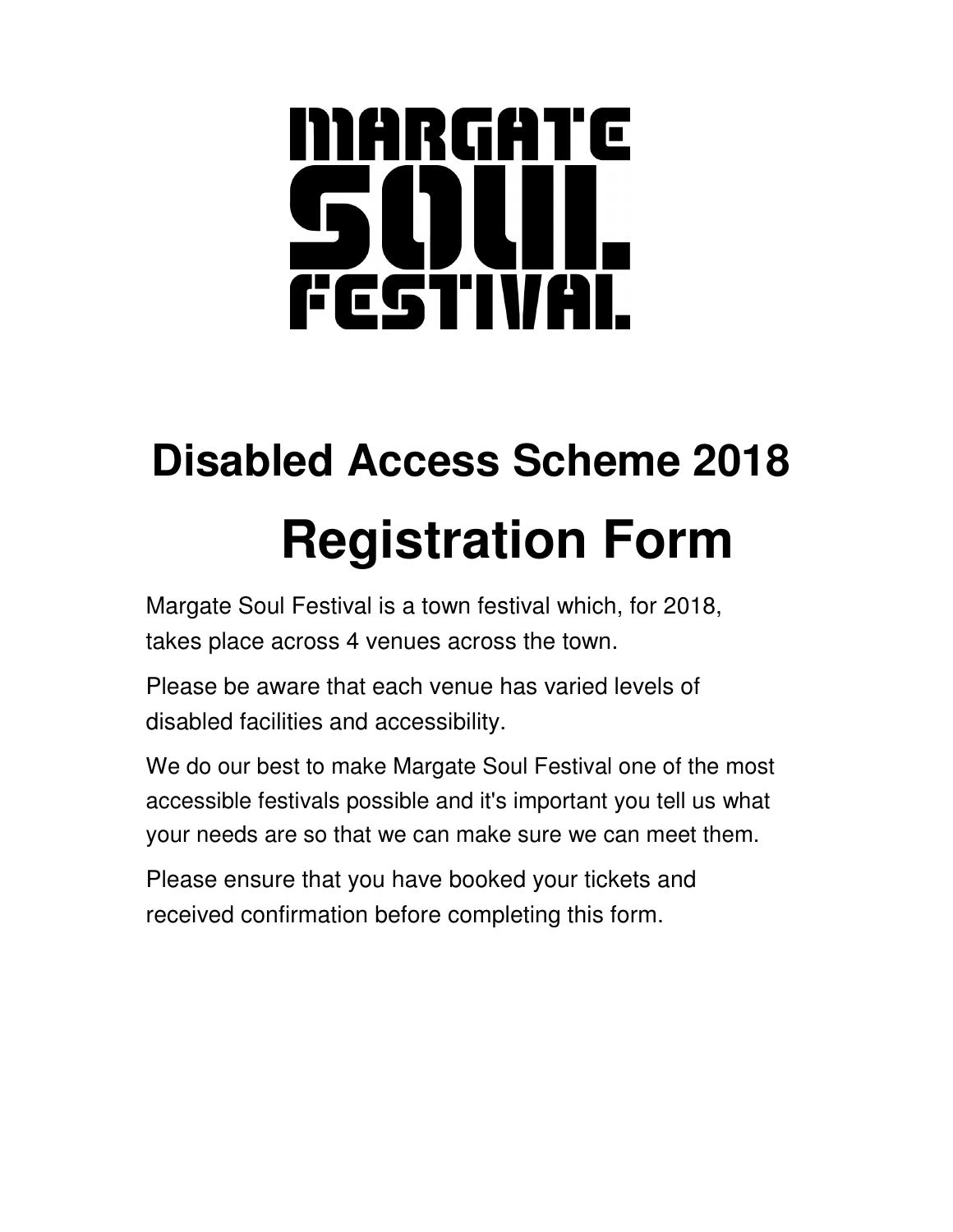

### **Documentation**

All applications require supporting documentation as evidence of disabled access requirements. This is mandatory in order for applications to be processed. This information helps us plan to best meet your access requirements.

Please include one of the following with your completed form:

- DLA/PIP letter or equivalent
- Medical professional's letter
- Blue Badge –**Not sufficient if applying for a PA/Carer ticket butadequate for parking only requests**
- D/deaf or blind registration
- The CredAbility Access Card
- If you have none of the above, please get in touch for further information

**Please submit a copy of your documentation with your application form in order for this to be processed.** All documentation is keptsecure and destroyed securely after processing.

### **Registration Deadline**

All registration forms need to have been completed and returned in full, with all relevant supporting information, and returned within 1month of purchase.

The final deadline for confirmation is Friday 29<sup>th</sup> June in order to ensure we are able to meet your needs. Please bear in mind space is limited and seating is allocated on a first come first served basis.